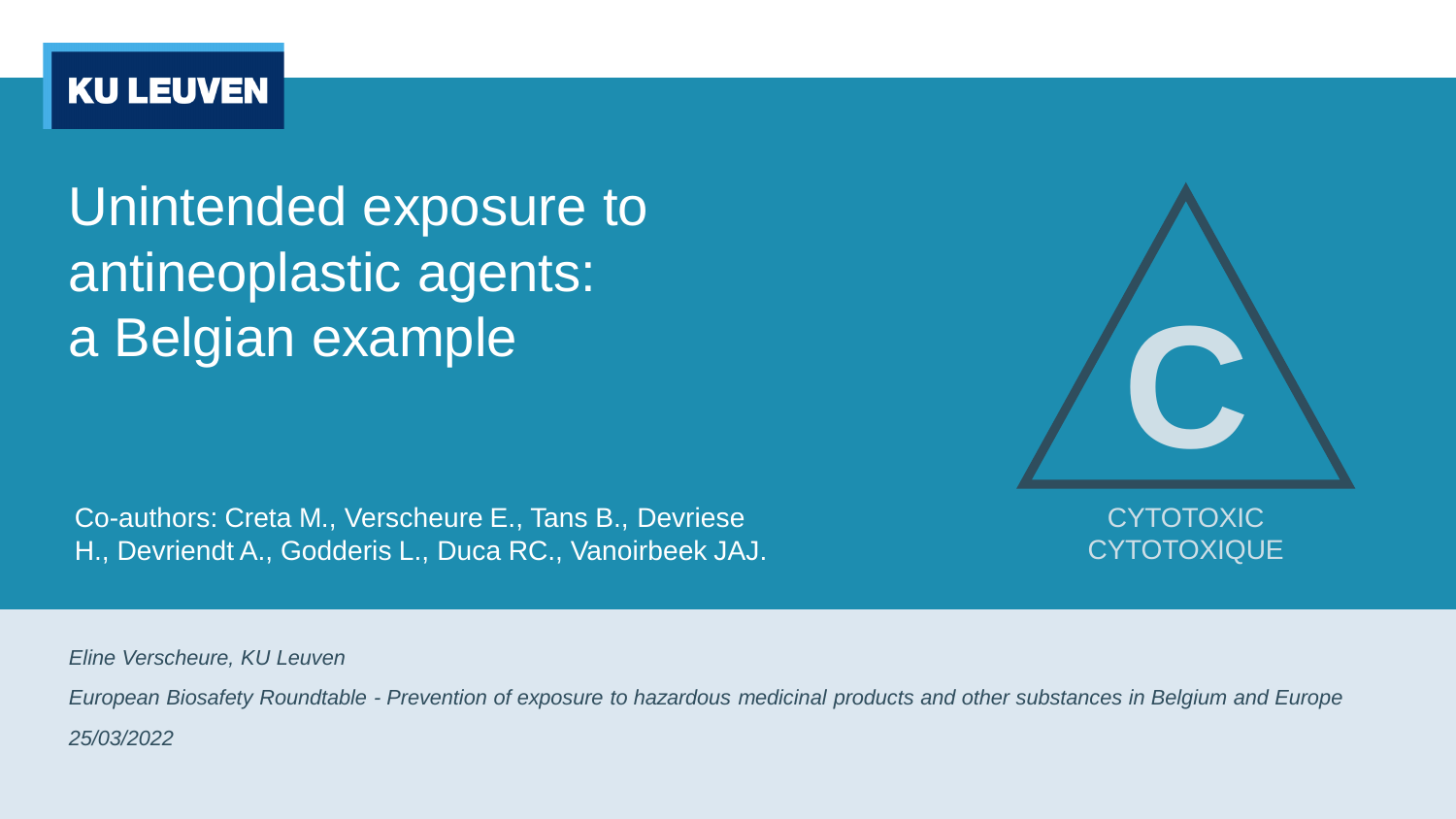# 19.3 miniute

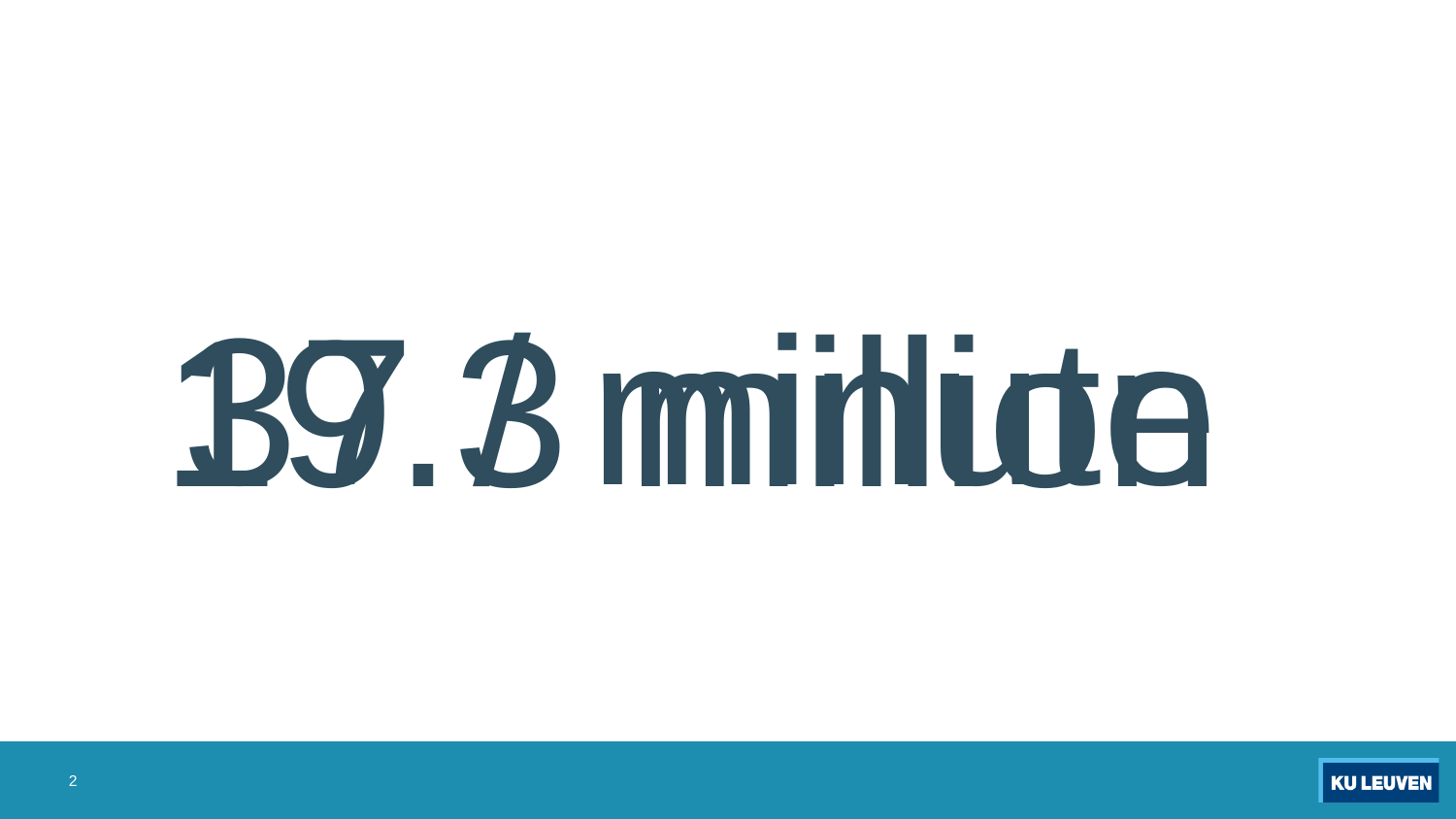# Definition and use

Antineoplastic = inhibiting or preventing the growth and spread of tumors or malignant cells

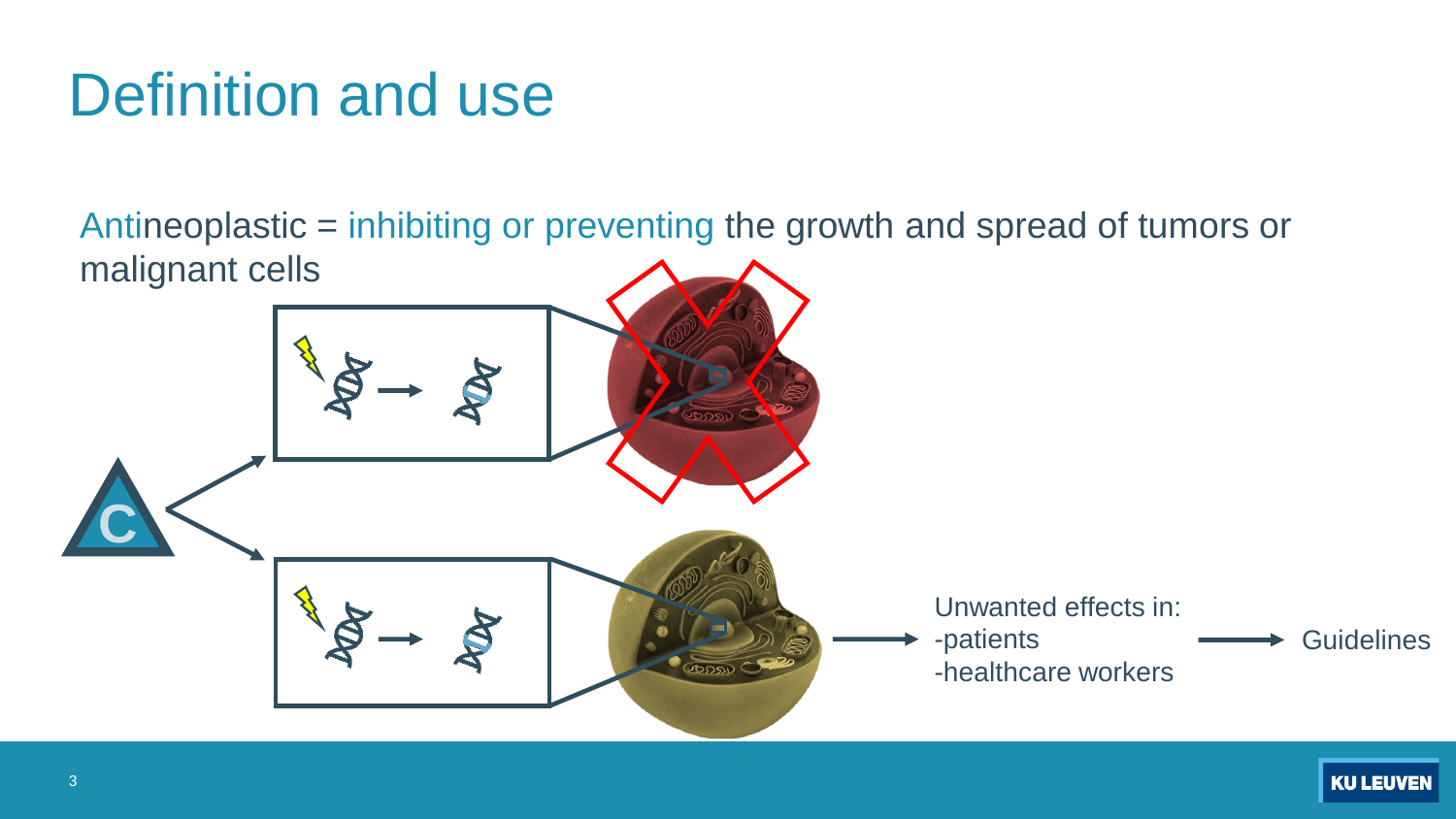# Exposure of healthcare workers







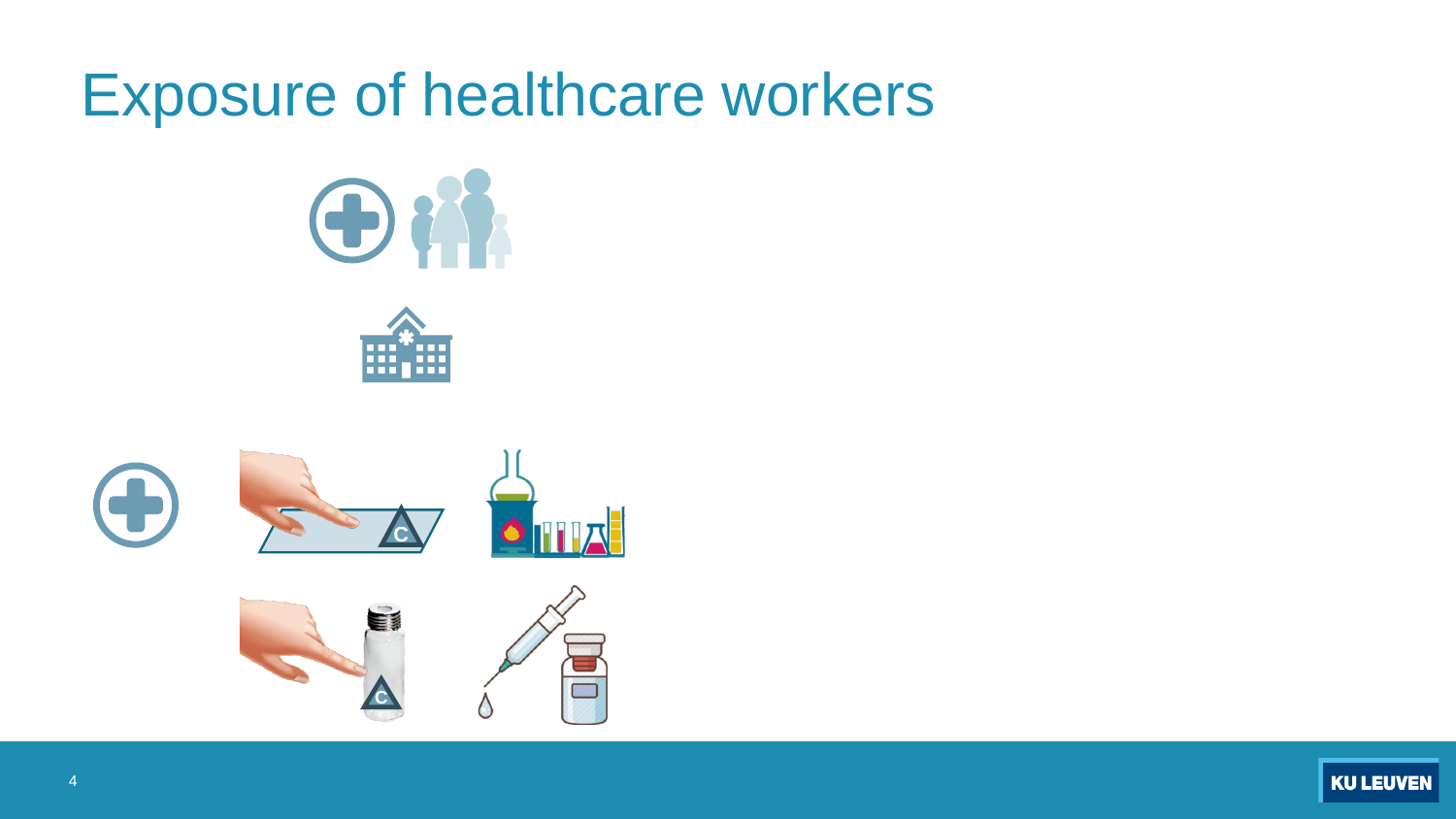

# Occupational exposure

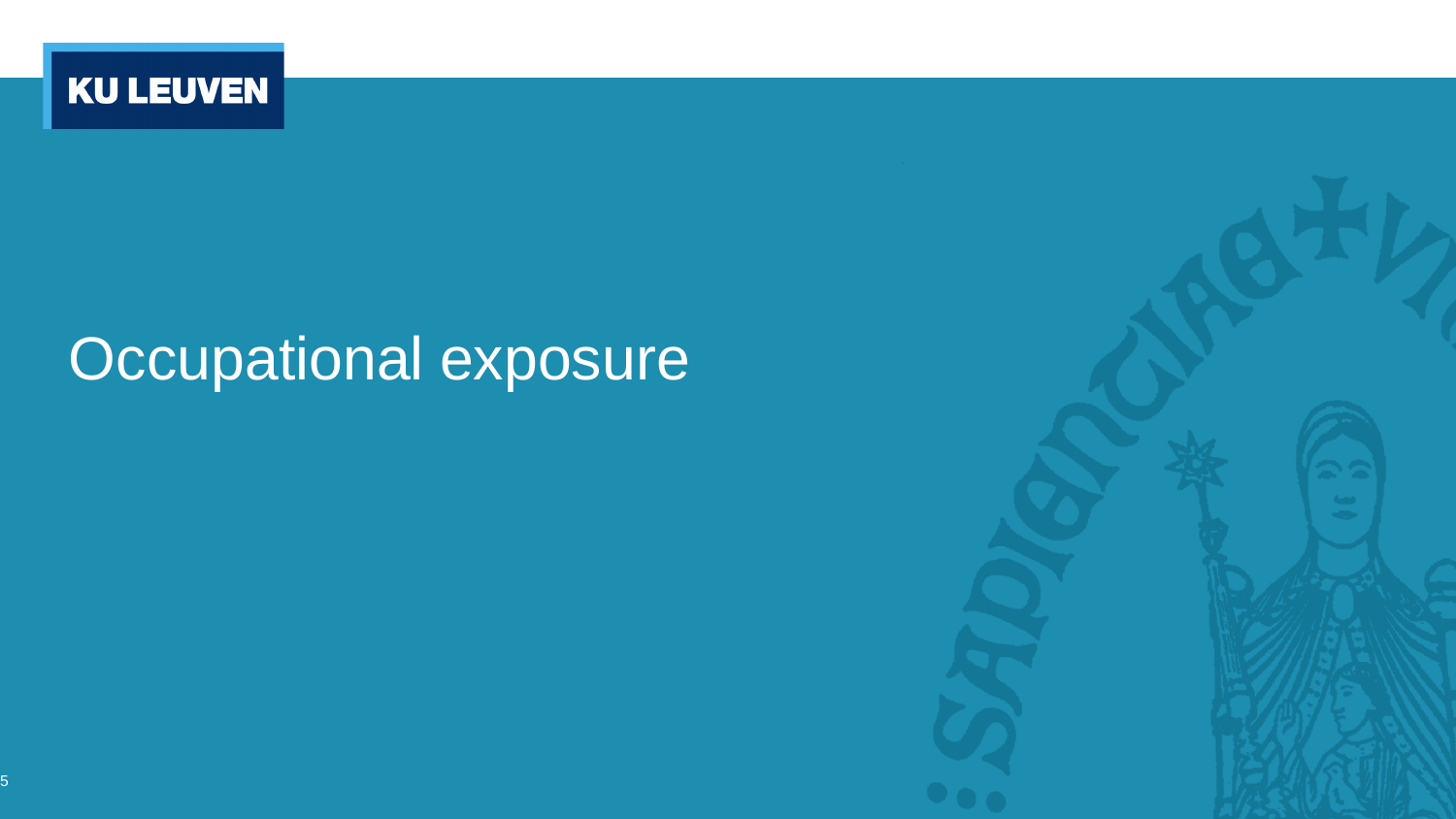





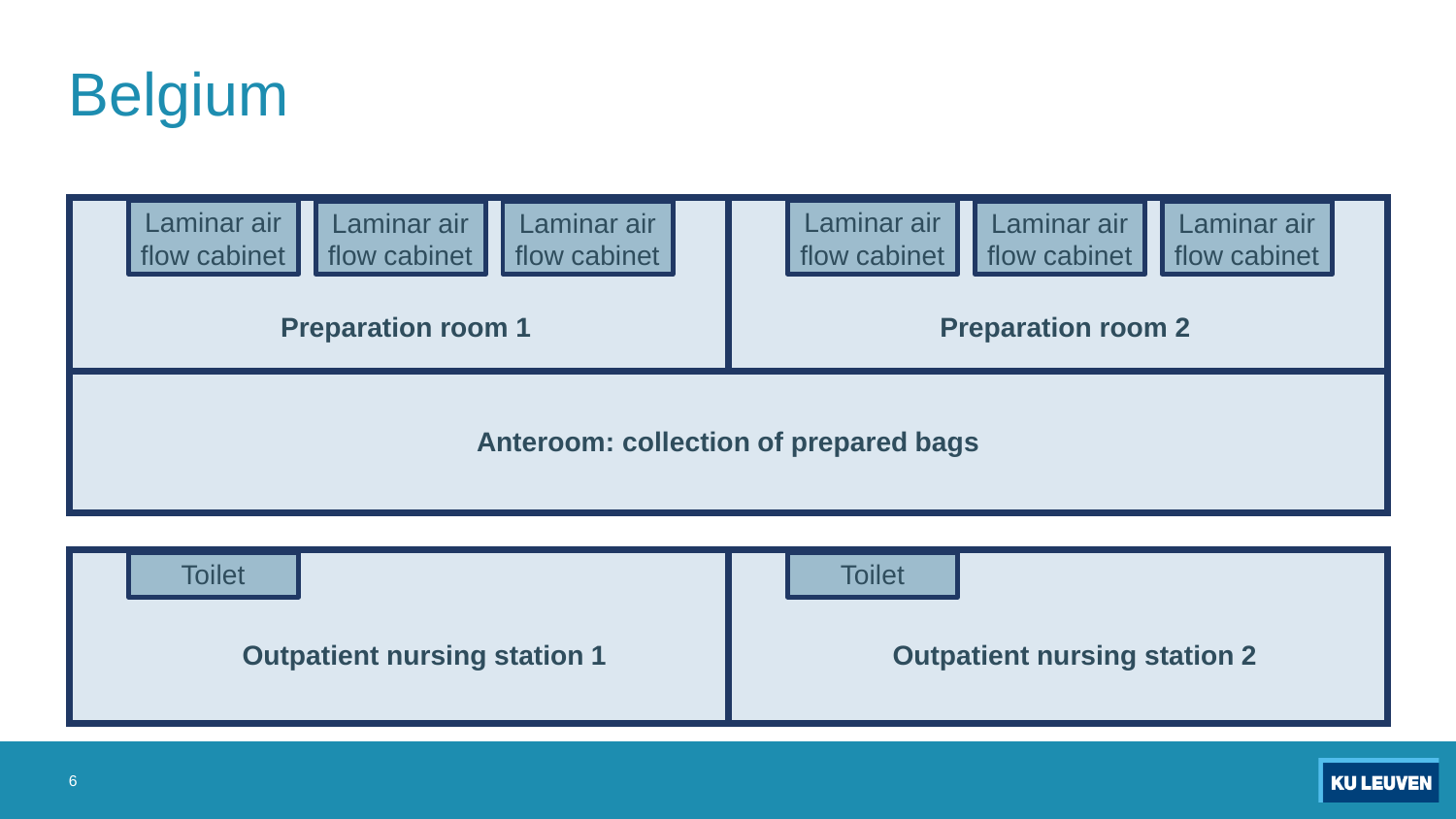# 3 types of samples









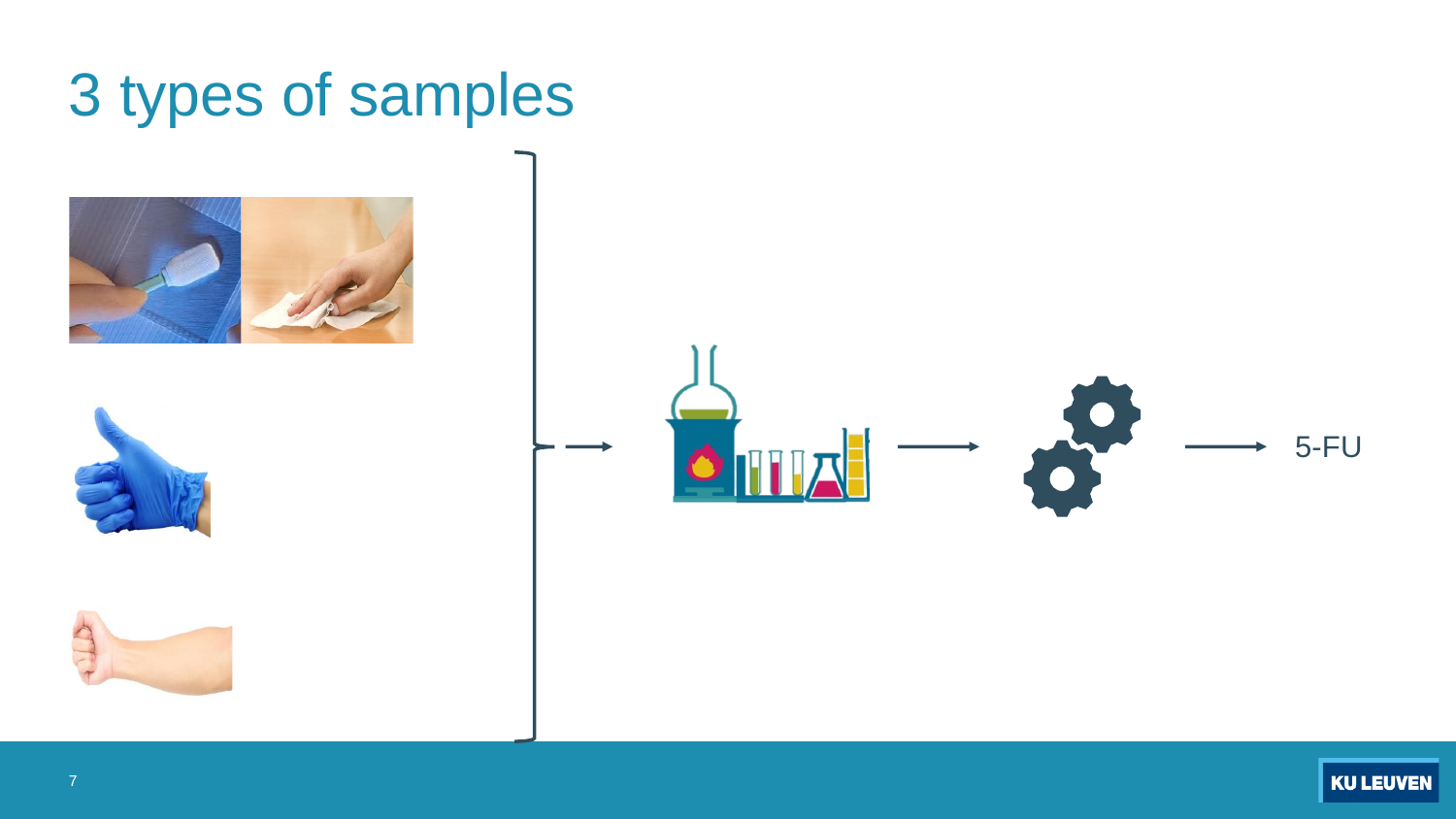# Very low levels of 5-FU confirm good practice of working and adequate cleaning



- Decreased concentration door handle after preparation  $\rightarrow$  most touched  $\rightarrow$  potential source for dermal exposure
- Low contamination  $\rightarrow$  good practice of working and cleaning

! Contact point 5-FU vial and clave : 177.8 ng/cm² → contamination may occur prior to receipt at the institution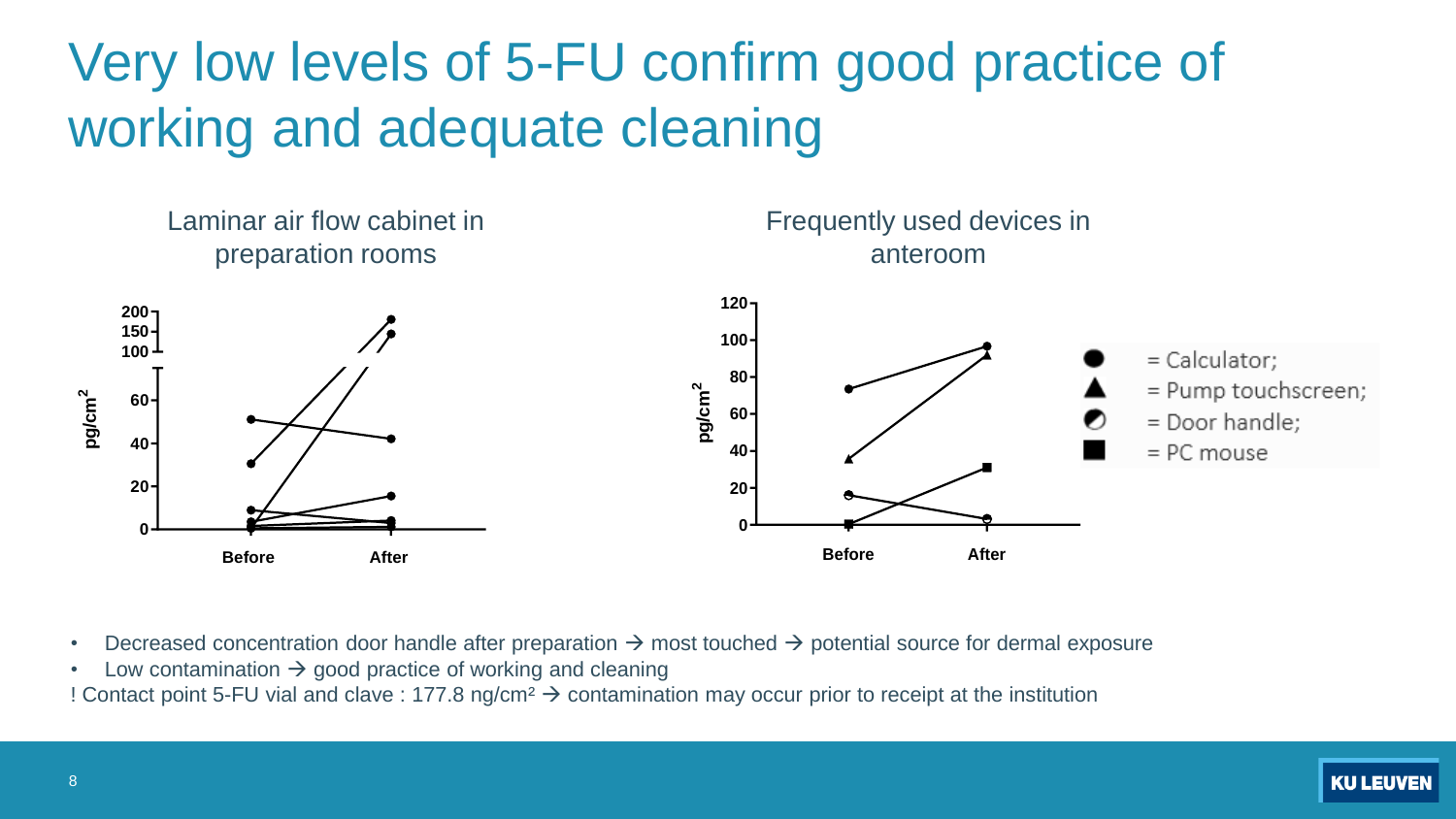# Very low levels of 5-FU confirm good practice of working and adequate cleaning

### **Outpatient nursing stations** Gloves





**Before After**

- **External latex Internal nitrile**
- Outpatient nursing stations  $\rightarrow$  relatively low contamination in comparison with similar studies
- Dermal exposure: 3/24 > LOQ (0.38 1.18 pg/cm²)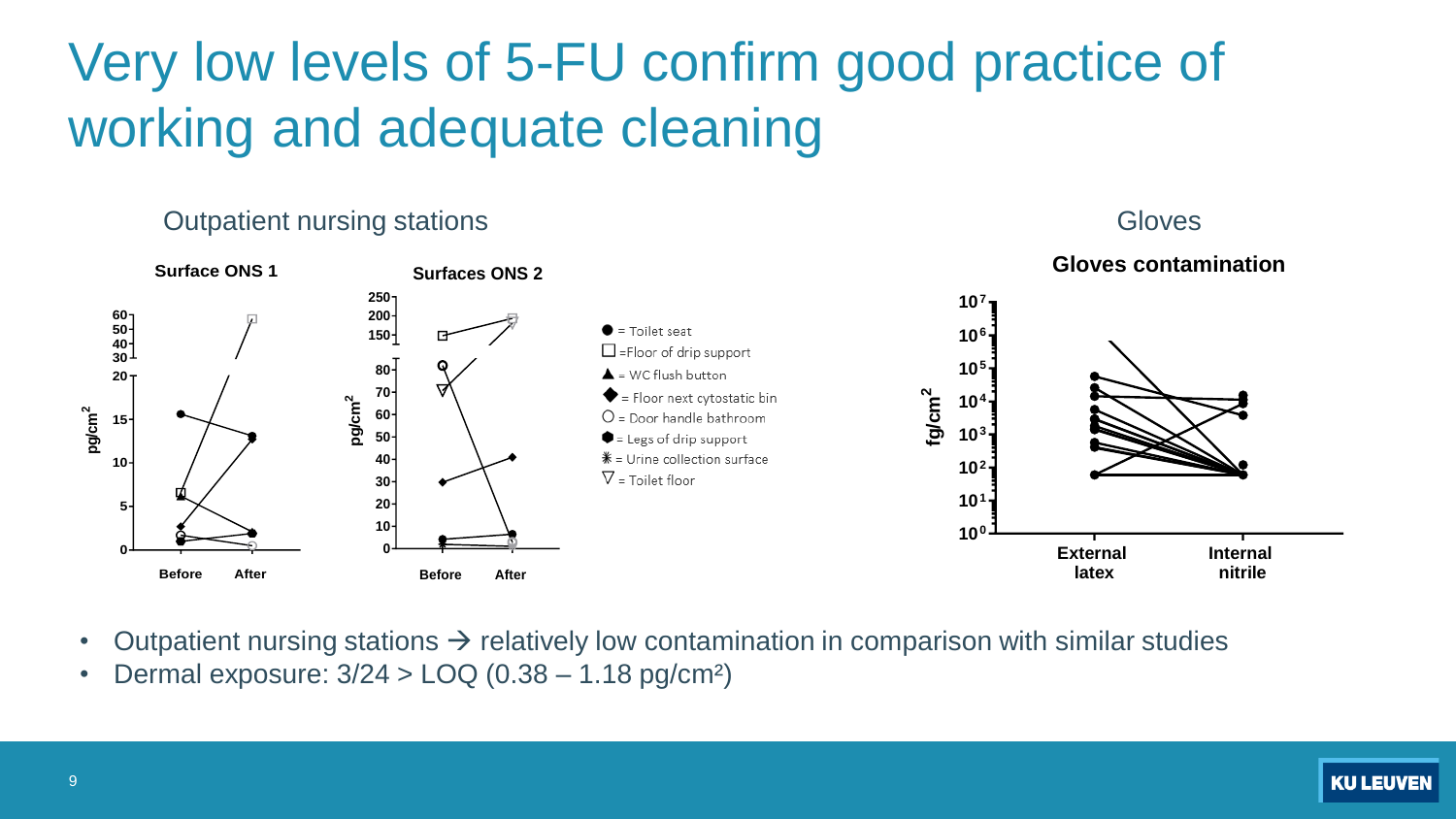# **Conclusion**

| <b>Concentration ranges in surface</b><br>samples (ng/cm <sup>2</sup> ) |                   |
|-------------------------------------------------------------------------|-------------------|
|                                                                         | <b>Belgium</b>    |
| 5-Fluorouracil                                                          | $<$ LOQ $-$ 177.8 |

- 11/61 above 0.1 ng/cm<sup>2</sup>
- 10 samples between 0.1 and 10 ng/cm²
- 1 sample  $> 10$  ng/cm<sup>2</sup>

| <b>Concentrations*</b>        | <b>Action</b>                                                                       |
|-------------------------------|-------------------------------------------------------------------------------------|
| $< 0.1$ ng/cm <sup>2</sup>    | Repeat measurement 1x/year,<br>revise after 4 years                                 |
| $0.1 - 10$ ng/cm <sup>2</sup> | Risk estimation, possibly follow<br>up in 3 - 6 months, take action<br>if necessary |
| $>$ 10 ng/cm <sup>2</sup>     | Take action and follow up                                                           |

### $\rightarrow$  50/61 surface samples < 0.1 ng/cm<sup>2</sup>  $\rightarrow$  good practice of working and cleaning BUT still room for improvement, need for additional guidelines and (environmental + biological) monitoring

10 \*Sessink PJM. Environmental contamination with cytostatic drugs: past,present and future. Saf Consid Oncol Pharm. Special edition, Fall. (2011). Available online at: https://www.semanticscholar.org/paper/Environmental-contamination-with-cytostatic-drugs%3A-Sessink/86524d606dbd8e116ca2c26b1ec70d3f81cfe272 (accessed March 04, 2022).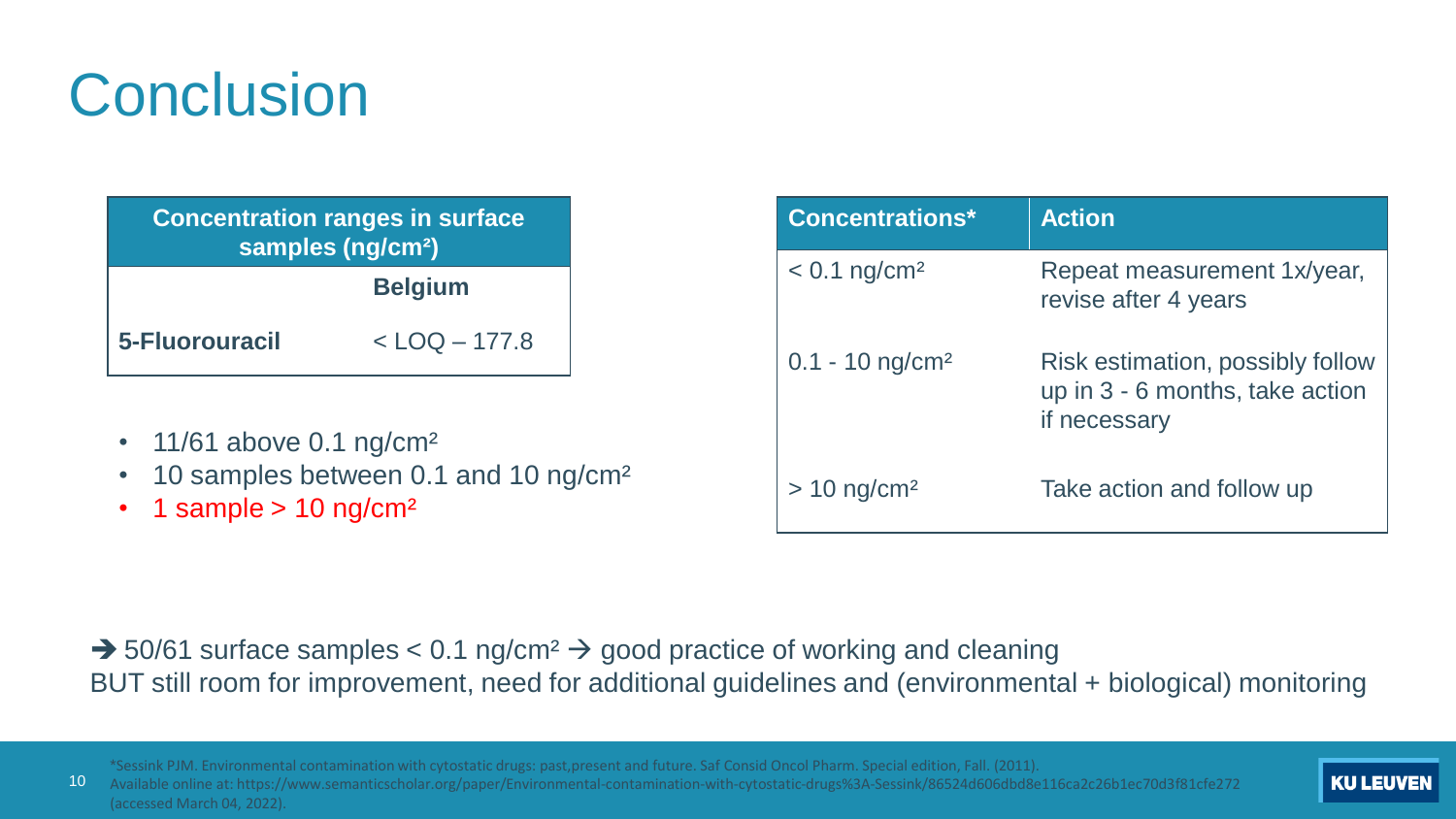

# **Occupational and non-occupational** unintended exposure to antineoplastic drugs at home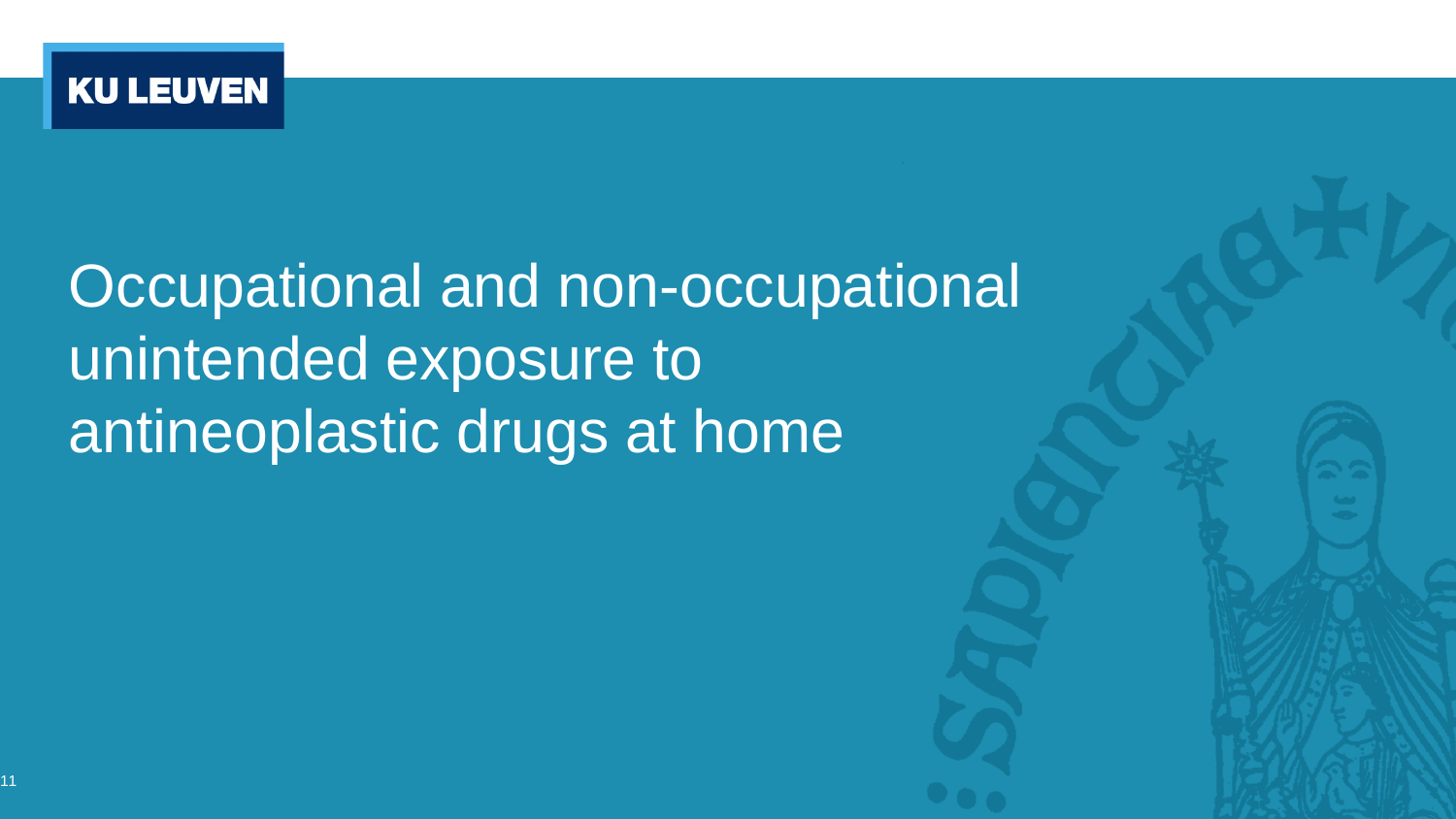# Exposure of healthcare workers and family members

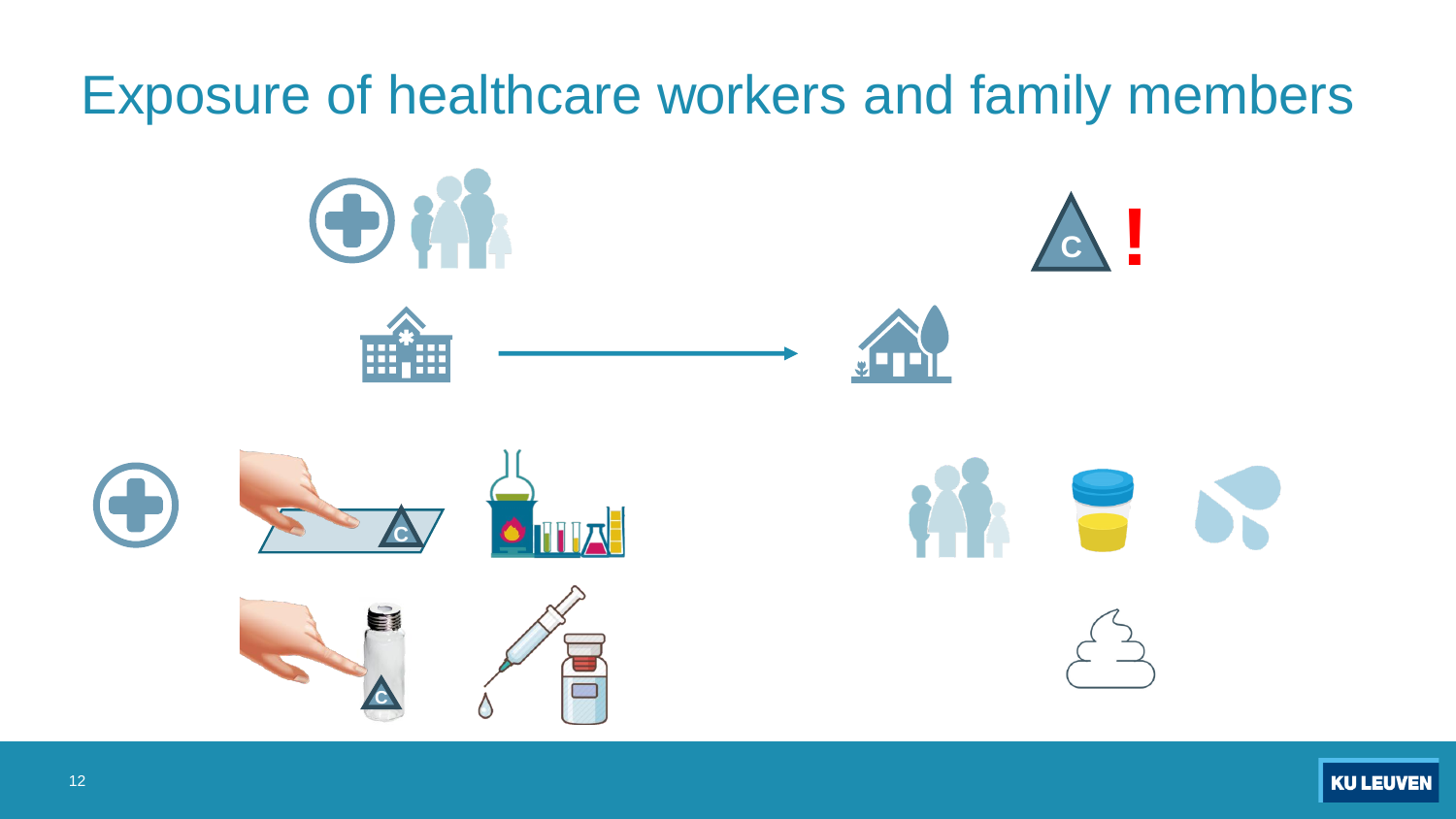# Literature: exposure







### **Healthcare workers**

- Literature: healthcare workers are exposed to antineoplastic agents
- Hospital = highly controlled environment
- Many guidelines and recommendations

### **Healthcare workers**

- Exposure healthcare workers?
- Home = less controlled environment

### **Family members**

- Literature:
	- Limited number of studies
	- Variable results
	- Mainly small studies (3 13 family members)
	- Concentrations ≥ healthcare workers
- $\rightarrow$  Exposure family members?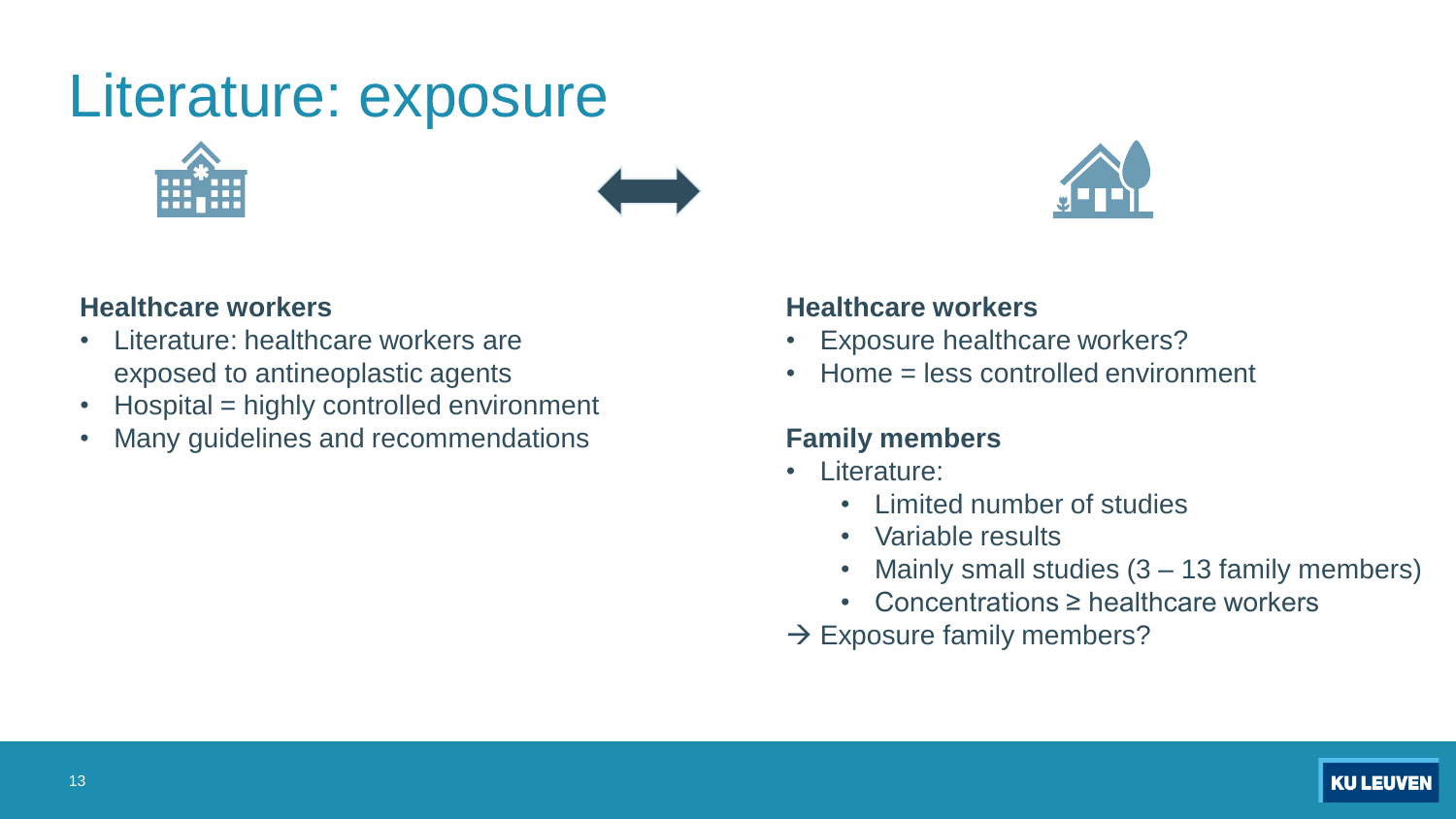# Literature: effects







### **Healthcare workers**

- Literature: clinical and genotoxic health effects
- Genotoxic effects play role in cancer development  $\rightarrow$  increased risk

### **Healthcare workers and family members**

- Home = less controlled environment
- Literature: concentrations ≥ healthcare workers
- $\rightarrow$  Genotoxic effects?

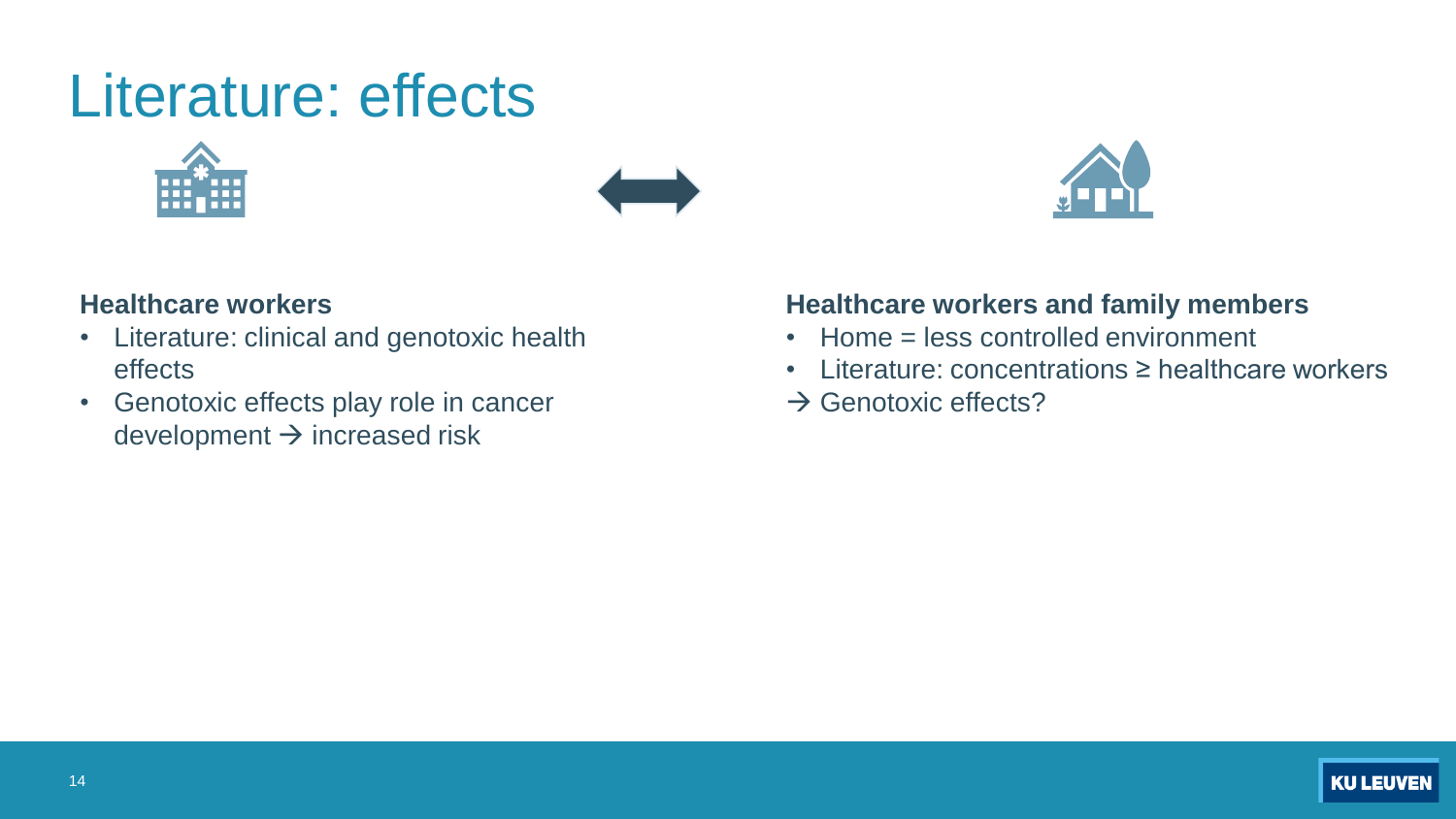# Take-home message

Code Well-being at Work

Royal Decree of 11 March 2002 on protection of health and safety of workers against the risks related to chemical agents at work



Evaluation of exposure, implementation and compliance of Code ! New situations/instruments/employees